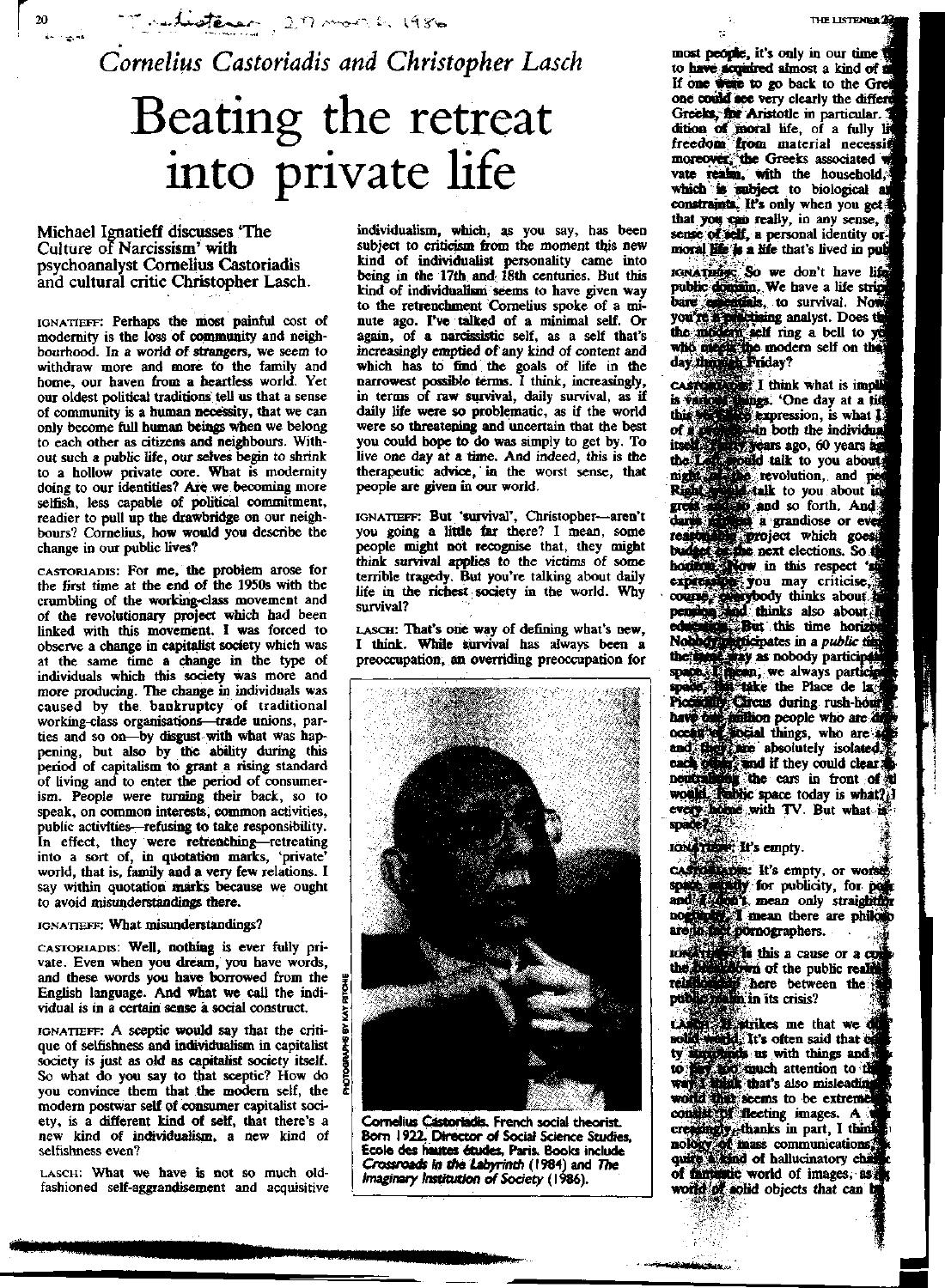*er Lasch*  $\mathop{\mathsf{eat}}$ 

as you say, has been >m the moment this new personality came into 18th centuries. But this ;eems to have given way 'ornelius spoke of a miof a minimal self. Or c self, as a self that's any kind of content and le goals of life in the ns. I think, increasingly, *val,* daily survival, as if riematic, as if the world d uncertain that the best was simply to get by. To And indeed, this is the the worst sense, that world.

'al', Christopher—aren't there? I mean, some Dgnise that, they might to the victims of some nu're talking about daily iety in the world. Why

of defining what's new, •al has always been a riding preoccupation for



rench social theorist. Social Science Studies, , Paris. Books include inth (1984) and The Society (1996).

#### **THE LISTENER** 27 **MARCH 1986**

most people, it's only in our time that it seems to have acquired almost a kind of moral status. If one were to go back to the Greeks, I think one could see very clearly the difference for the Greeks, for Aristotle in particular. The precondition of moral life, of a fully lived life, is freedom from material necessity. Which, moreover, the Greeks associated with the private realm, with the household, the realm which is subject to biological and material constraints. It's only when you get beyond that that you can really, in any sense, talk about a sense of self, a personal identity or civic life. A moral life is a life that's lived in public.

IGNATIEFF: So we don't have life lived in a public domain. We have a life stripped down to bare essentials, to survival. Now, Cornelius, you're a practising analyst. Does this portrait of the modern self ring a bell to you as a man who meets the modern self on the couch Monday through Friday?

CASTORIADIS: I think what is implied in all this is various things. 'One day at a time', if I take this very nice expression, is what I call the lack of a project—in both the individual and society itself. Thirty years ago, 60 years ago, people on the Left would talk to you about the glorious night of the revolution, and people on the Right would talk to you about indefinite progress and so and so forth. And now nobody dares express a grandiose or even moderately reasonable project which goes beyond the budget or the next elections. So there is a time horizon. Now in this respect 'survival' is an expression you may criticise, because, of course, everybody thinks about his retirement pension and thinks also about his children's education. But this time horizon is private. Nobody participates in a *public* time horizon, in the same way as nobody participates in a public space. I mean, we always participate in public space, but take the Place de la Concorde or Piccadilly Circus during rush-hour. There you have one million people who are drowned in an ocean of social things, who are social beings, and they are absolutely isolated. They hate each other, and if they could clear their way by neutralising the cars in front of them, they would. Public space today is what? It is within every home with TV. But what is this public space?

IGNATIEFF: It's empty.

CASTORIADIS: It's empty, or worse. It's public space mostly for publicity, for pornography and I don't mean only straightforward pornography, I mean there are philosophers who are in fact pornographers.

IGNATIEFF: Is this a cause or a consequence of the breakdown of the public realm? What's the relationship here between the self and the public realm in its crisis?

LASCH: It strikes me that we don't live in a solid world. It's often said that consumer society surrounds us with things and encourages us to pay too much attention to things, but in a way I think that's also misleading. We live in a world that seems to be extremely unstable, to consist of fleeting images. A world that increasingly, thanks in part, I think, to the technology of mass communications, seems to acquire a kind of hallucinatory character. A kind of fantastic world of images, as opposed to a world of solid objects that can be expected to

#### THE LISTENER 27 **MARCH 1986**

outlast one's own lifetime. What has waned, perhaps, is the sense of living in a world that existed before one's self and will outlast one's self. That sense of historical continuity which is provided by, among other things, simply a solid sense of palpable material things seems to be increasingly mediated by this onslaught of images, often ones that appeal by design to our fantasies. Even science, I think, which was assumed in an earlier period to be one of the principal means of promoting a more rational and commonsensical view of the world, appears to us in daily life as a succession of technological miracles that make everything possible. In a world where everything is possible, in a sense nothing is possible.

IGNATIEFF: What I hear you saying there is almost a definition of the public realm. One of the things you're saying is that the public realm is the domain of historical continuity. In fact, in our culture it's very much the domain now of the media. The media give us the public domain, a world of hallucinating images whose time-frames are very short. They come and go. Their correspondence to reality is very problematic and public life looks like a kind of fantasy, a kind of dreamworld. But that doesn't get to the question I asked, which has to do with this business of causes and consequences.

CASTORIADIS: I think it is not proper to search for a cause and a consequence. I think that the two things go together. Development or changes in society are *ipso facto* changes in the structure of individuals, die way they act, die way they behave. After all, everything is social. But society as such has no address. I mean, you can't meet it. It's in you, in me, in the language, in die books, and so on. But I would say there is one thing which one ought to stress in this respect and that is the disappearance of social and political conflict and straggle.

IGNATIEFF: Why disappearance? That would strike me as wrong.

CASTORIADIS: I don't see any. I see what happened in the States, where, to take the classical example, young blacks in die 1960s would enter the centre of the cities and burn die stores and so on. But then at the end of die 1970s, die beginning of the Reagan era, you have ten per cent general unemployment, which means 20 per cent for the blacks and 48 per cent for young blacks, and these young blacks stay quiet. You have the situation in France now where people are thrown out of their job, they stay quiet. In Britain you have die tragedy of the miners—the last flame of something which is obviously dying. And it is not difficult to understand, I think, because people feel, and rightly so, that political ideas which are in the political market as it exists now are not worth fighting for. And they also think that trade unions are more or less self-serving bureaucracies or lobby organisations. It's as if people were drawing the conclusion that nothing is to be done, therefore we retrench ourselves. And this corresponds to the intrinsic movement of capitalism—expanding markets, consumerism, built-in obsolescence and so on, and, more generally, the expansion of control oVer people, not only as producers, but also as consumers.

LASCH: Under these conditions, politics becomes increasingly a question of interest groups, each presenting its rival claims to a share in the dec

ficel 60 poblj happe LASCH vani this, I clevet tender recogn

öät his

welth **TOWED** ing in dain  $\frac{1}{2}$ ofic examp radi TOO mċ 1950 to tić арр just moy